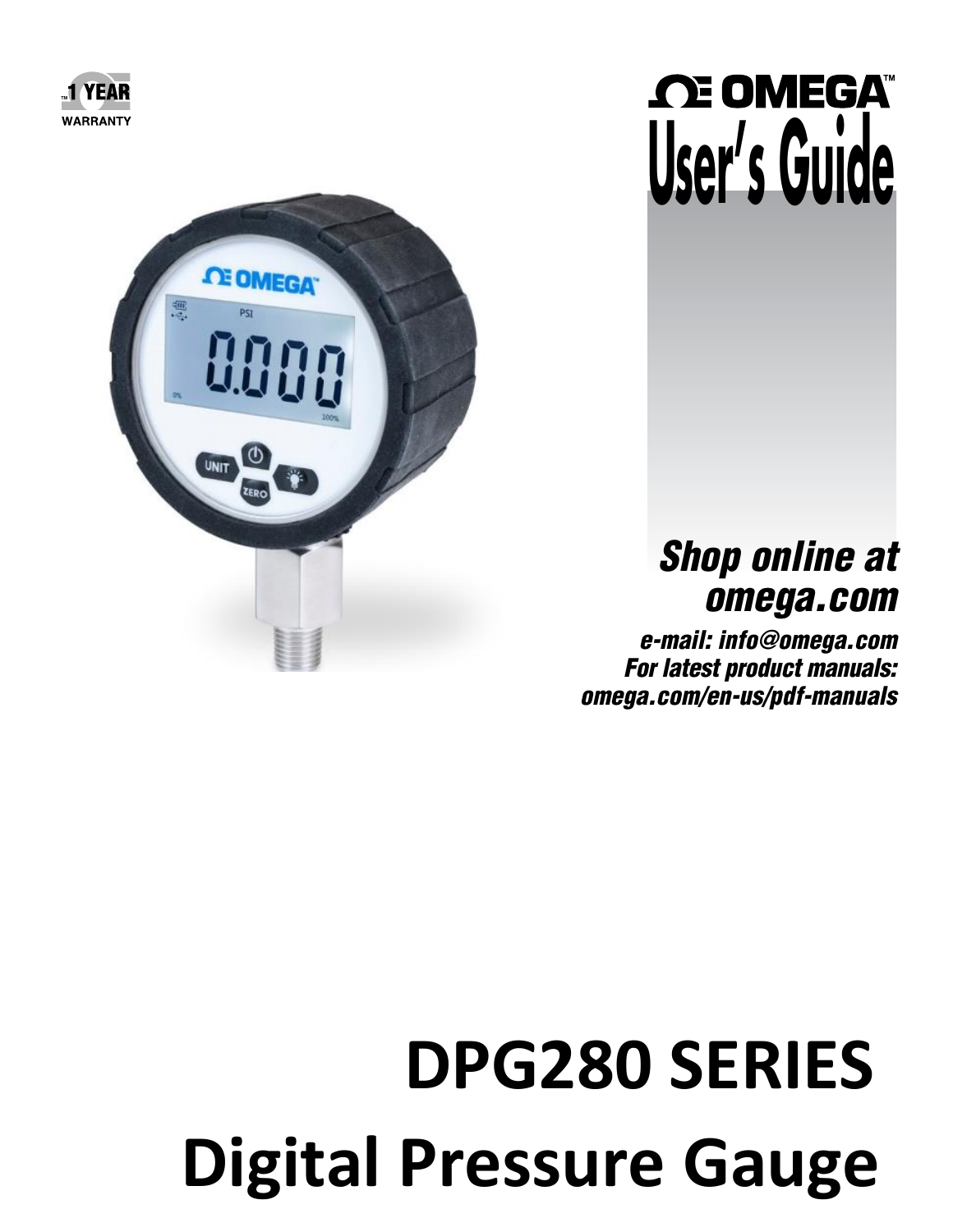# **Table of Contents**

# **Section 1 - Introduction**

1.1 Precautions ............................................................................ 2

## **Section 2 – Setup**

# **Section 3 – Menu and Configuration**

# **Section 4 – Software Instructions**

|--|--|--|--|--|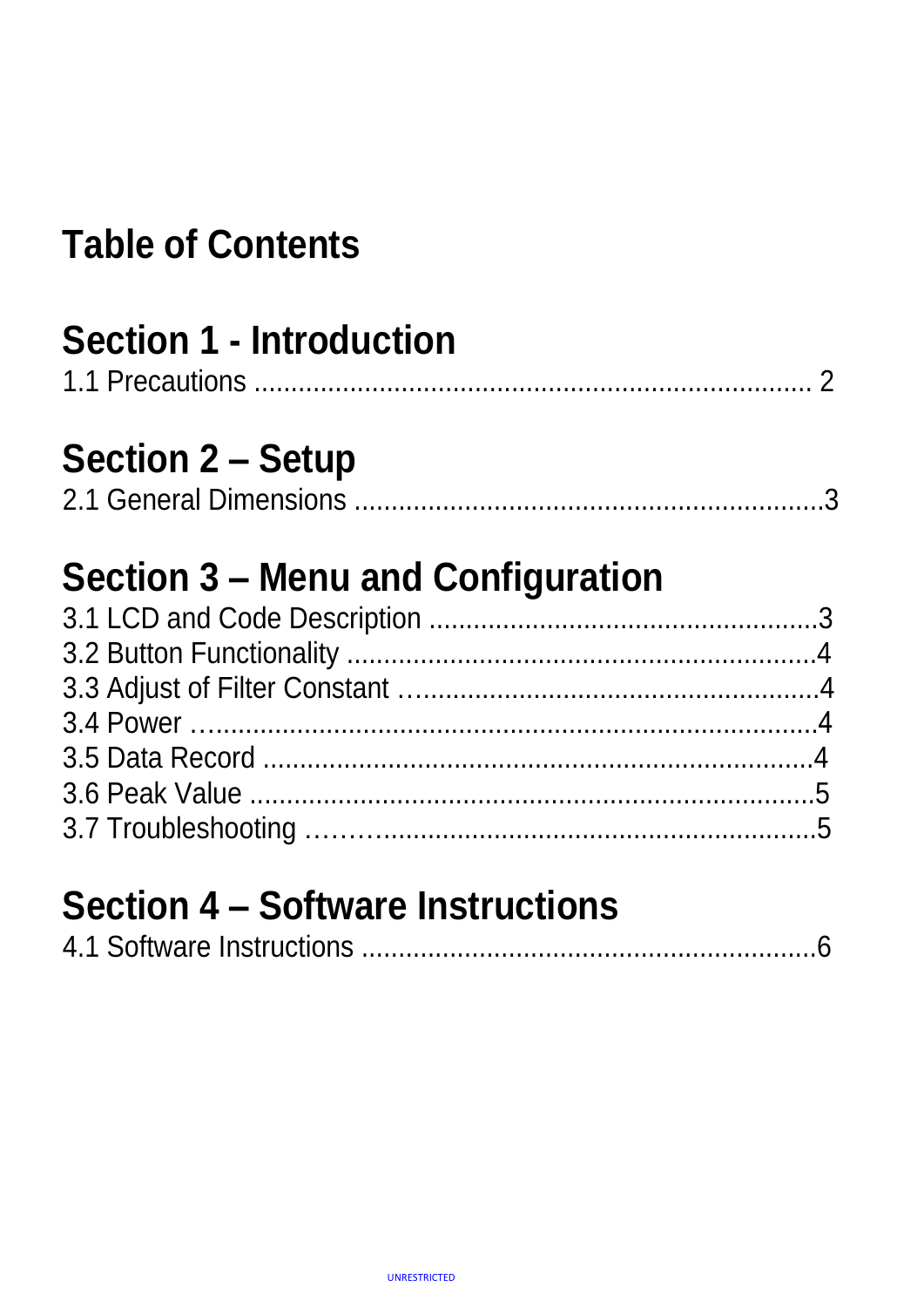### **Section 1 – Introduction**

### **1.1 Precautions**

- Please check the packaging and appearance after you received the product.
- Please check the mode and specification of the product. Keep correct electrical connection and mounting method.
- Please installation WITHOUT power.
- During using, please notice the technical and operation conditions: the temperature of medium, burst pressure, power supply.
- This product is a precision device, DO NOT use hard objects to touch the diaphragm or disassemble.
- During installation, do not install or disassemble strongly, especially the installation of thread.
- Please install or disassemble with a suitable wrench, otherwise, the damage is not in the scope of warranty.
- After starting the gauge, it is a normal phenomenon to take a few minutes to keep it stable and work normally.
- If the product is out of order, please contact our after-sale technical staff.
- During installation, the gauge will be affected by installation stress. After installation, please zero clearing.

*(!!)The product damage caused by non-professional operation according to the operation regulation is not the scope by the warranty.*

The DPG280 is shipped with 2 AAA batteries outside of the unit. To install or replace batteries, first remove the four screws. Then remove the lid using a flat head screwdriver and the two pry slots (shown above), as needed.

CAUTION: Do not apply force to keypad area on the front of the unit when replacing the lid. Force should only be applied on the raised edges of the unit or areas that do not contain keypad buttons or the screen.

NOTE: Battery operating and storage temperatures can vary by manufacturer. The temperature rating of the replacement batteries you choose may limit the temperature to a narrower range than specified for the DPG509. Please consult the battery manufacturer for temperature limitations.

Battery life will vary based on the quality of batteries installed and combination of selected settings. Below are general guidelines to maximize battery life:

- Keep the backlight off or rarely use
- Select a low sampling rate
- Avoid prolonged exposure to extreme temperatures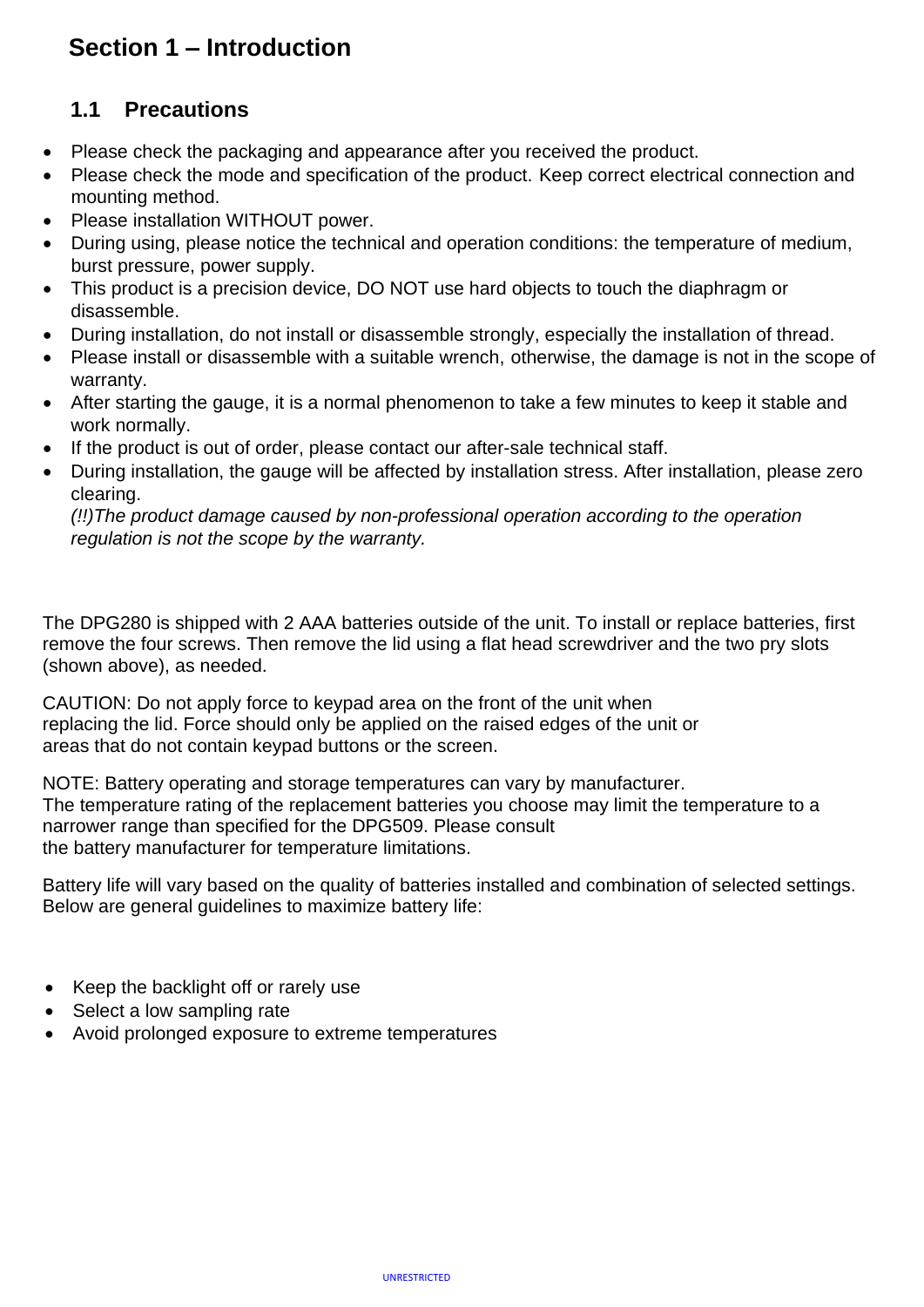### **Section 2 – Setup**

#### **2.1 General Dimensions**



### **Section 3 – Menu and Configuration**

**3.1 LCD and Code Description** 



| <b>CODE</b>                        | <b>DESCRIPTION</b>                                                 |
|------------------------------------|--------------------------------------------------------------------|
| kPa PSI Kg/cm <sup>2</sup> Bar Mpa | Pressure Unit                                                      |
| MAX/MIN                            | Max/Min Pressure                                                   |
| Ø                                  | <b>Battery Level</b>                                               |
| 100%<br>0%                         | Percent                                                            |
| r÷                                 | <b>Communication Sign</b>                                          |
| E-E                                | Abnormal sensor communication or sensor damage                     |
| E-H                                | Current Pressure Over Range Use or Sensor Damage                   |
| E-P                                | Enter pressure calibration procedure, please power off and exit    |
| P-C                                | Enter Temperature Compensation Procedure, Please Turn Off and Exit |
| $r-03$                             | Filter constant setting                                            |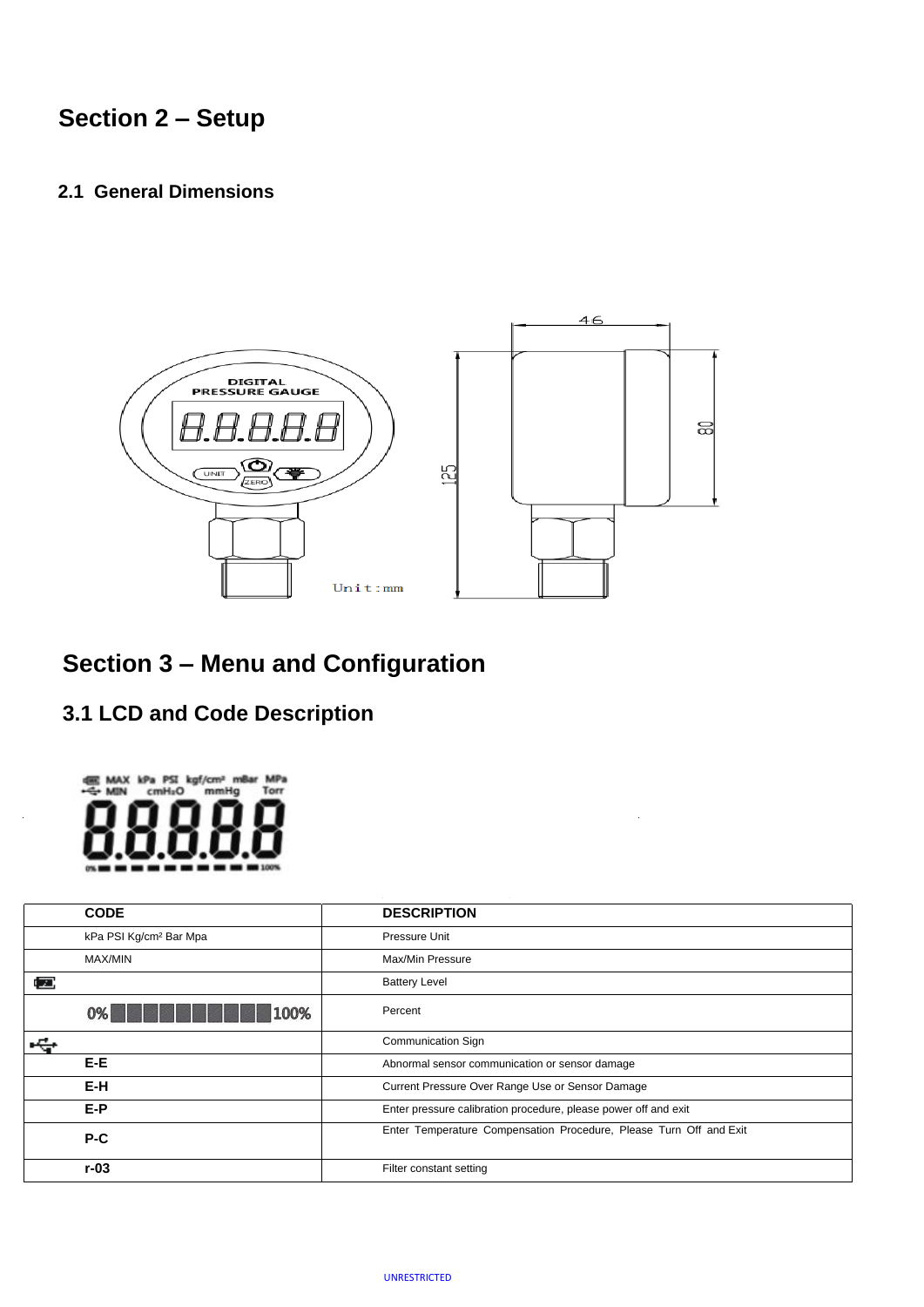### **3.2 Button Functionality**



| <b>BUTTON</b> | <b>NAME</b>      | <b>DESCRIPTION</b>                                                           |
|---------------|------------------|------------------------------------------------------------------------------|
|               | <b>POWER</b>     | Short press to turn ON/OFF                                                   |
| UNIT          | UNIT             | Short press to switch pressure units                                         |
| عد            | <b>BACKLIGHT</b> | Short press to turn on the backlight; long press to keep the<br>backlight on |
| ZERO          | ZERO             | Press for 4 seconds to zero clearing                                         |

#### **3.3 Adjust of Filter Constant**

 Short press 'back-light' and 'ZERO' buttons together, it shows 'r-03', and means the filter constant is 03. Then change the value through pressing 'ZERO' button, the value is between 01~10. After setting, press back-light button to save and quit.

Notice: The value smaller, the figure changes more quickly; the value bigger, the figure changes more slowly and the figure more stability.

#### **3.4 Power**

| <b>BATTERY</b> | Two AAA battery |
|----------------|-----------------|
|                |                 |

#### **3.5 Data Record**

1. On/off data record function

After power, short press ' back-light' button, then the 'pressure unit sign' begin to flicker, it means the data record function is open.

Press 'back-light' button again, then the 'pressure unit sign' stop flickering, it means the data record function is closed.

2. Adjustment the record interval time

Long press 'back-light'button for 3 seconds till it shows 'FXXXX', such as 'F0001', it means the data record every one second. Through press 'power' and 'zero' buttons to change the value. Through press 'back-light' button to shift different position value. After setting, press 'unit' button to save and quit. The value range: (1~3600) seconds.

3. Date export

First, please install the correct software on computer.

Second, contact gauge with computer through special USB-line which is in the package box. Third, operation methods.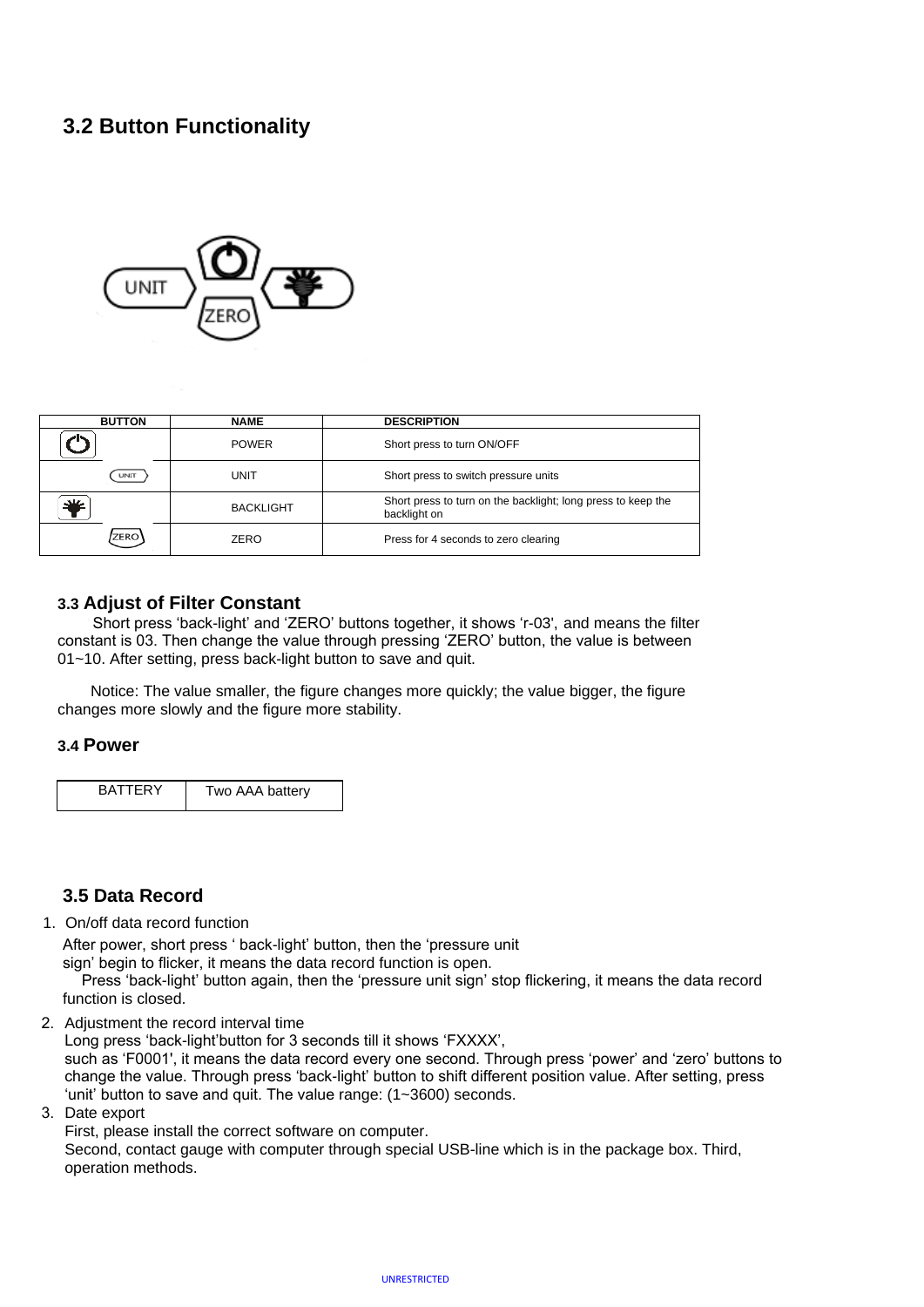#### **3.6 Peak Value**

Long press 'UNIT' button for 4 seconds, the screen will show the Maximum value after last zero clearing, then press 'UNIT' button , it will show Minimum value, then press ' UNIT' button to quit.

During show Max or Min value, long press 'ZERO' button to clear record before, and enter a new record.

#### **3.7 Troubleshooting**

**1.) Question:** Back-light Dim

**Answer:** Low Battery, install new battery

**2.) Question:** Battery identification flashing

**Answer:** Low Battery, install new battery

- **3.) Question:** Pressure no change
	- **Answer:** Reason Analysis:
	- (1). Pressure port is block
	- (2). Zero clearing with pressure applied
	- (3). Pressure sensor damage *Solutions:*
	- (1). Clear pressure connector
	- (2). Zero clearing without pressure
	- (3). Return factory for repair

#### **4**. **Question:** Showing 'E--H'

- **Answer:** *Reason Analysis:*
- (1). Over pressure
- (2). Pressure sensor is damaged *Solutions:*
- (1). Decrease pressure
- (2). Return factory for repair
- **5.) Question:** Pressure change slowly

**Answer:** Sampling rate low. Sampling rate value decrease

**6.) Question:** Pressure change slowly

**Answer:** Value is beating too fast. Sampling rate value increase

**7.) Question:** Frequent Pressure Shock

**Answer:** Add Buffer Tube

**8.) Question:** High Temperature

**Answer:** Add Radiator Tube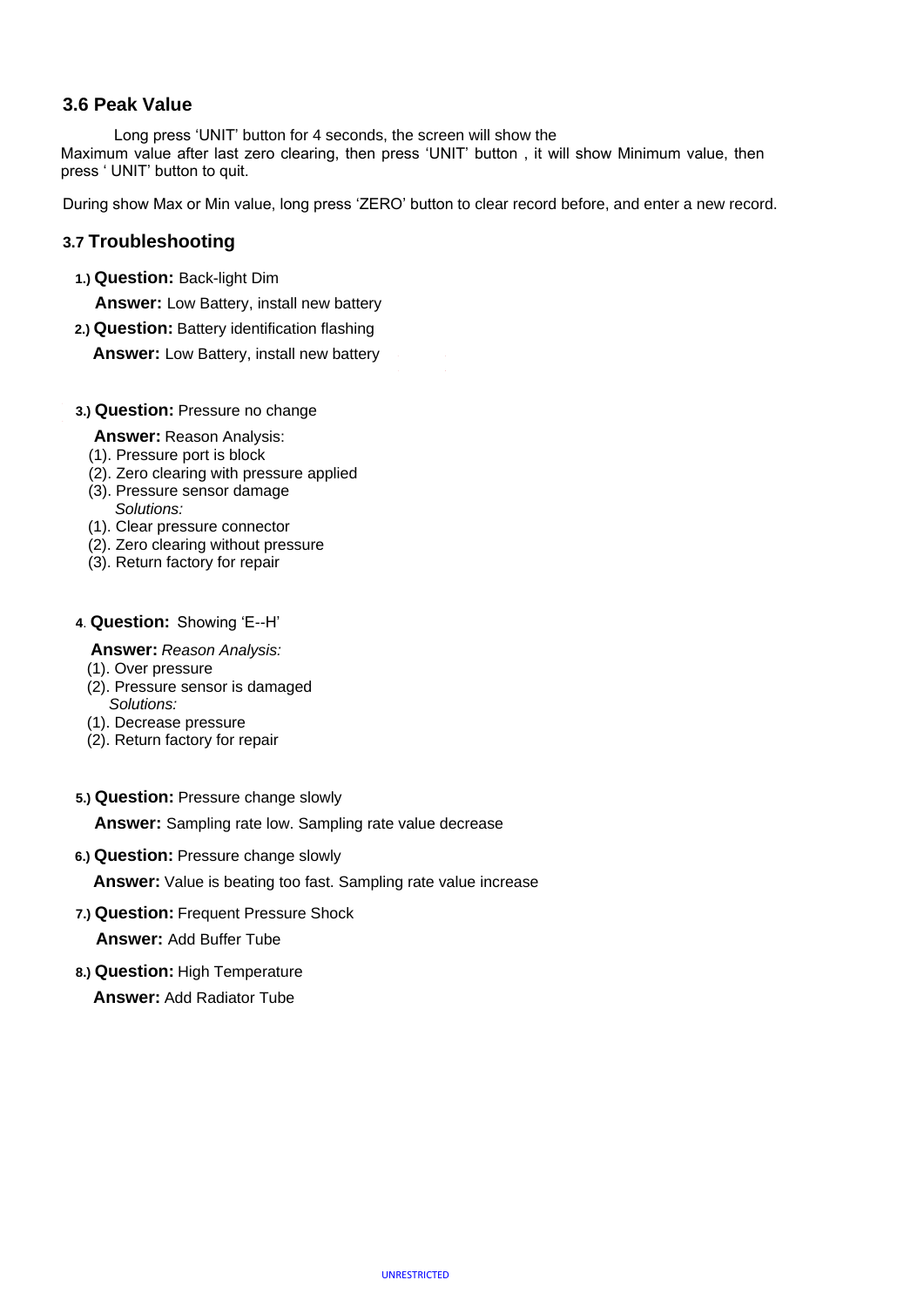### **Section 4 - Software Instructions 4.1 Software**

#### **Instructions**

ⅰQuick start

1. Plugin the USB adaptor. Extract the software package to you desire folder. Click "Omega DPG280 DataCenter.exe" to

start the application. "dot net Framework 4.8" should be install if the software cannot start. This installation has been placed in the drivers folder.

| NPOI.OpenXml4Net.dll               | 2021/4/17 23:18 |
|------------------------------------|-----------------|
| NPOI.OpenXml4Net.xml               | 2021/4/17 23:18 |
| NPOI.OpenXmlFormats.dll            | 2021/4/17 23:19 |
| NPOLxml                            | 2021/4/17 23:18 |
| ∩i Omega DPG280 DataCenter.exe     | 2021/4/29 11:05 |
| Omega DPG280 DataCenter.exe.config | 2021/4/19 14:14 |
| Omega DPG280 DataCenter.pdb        | 2021/4/29 11:05 |

2. Click the "search" button to list the connected pressure gauge. See the "Driver install" section if no device found.

|                   | C. Desega OrG200 DataConter<br><b>STATE OF STATE OF STATE</b> |  |  |  |  |
|-------------------|---------------------------------------------------------------|--|--|--|--|
| $\mathsf{Sumbel}$ | Search.                                                       |  |  |  |  |
| <b>Download</b>   | Model Type DPGG200<br>106201110020                            |  |  |  |  |
|                   |                                                               |  |  |  |  |
|                   |                                                               |  |  |  |  |
|                   |                                                               |  |  |  |  |
|                   |                                                               |  |  |  |  |
|                   |                                                               |  |  |  |  |
|                   |                                                               |  |  |  |  |
|                   |                                                               |  |  |  |  |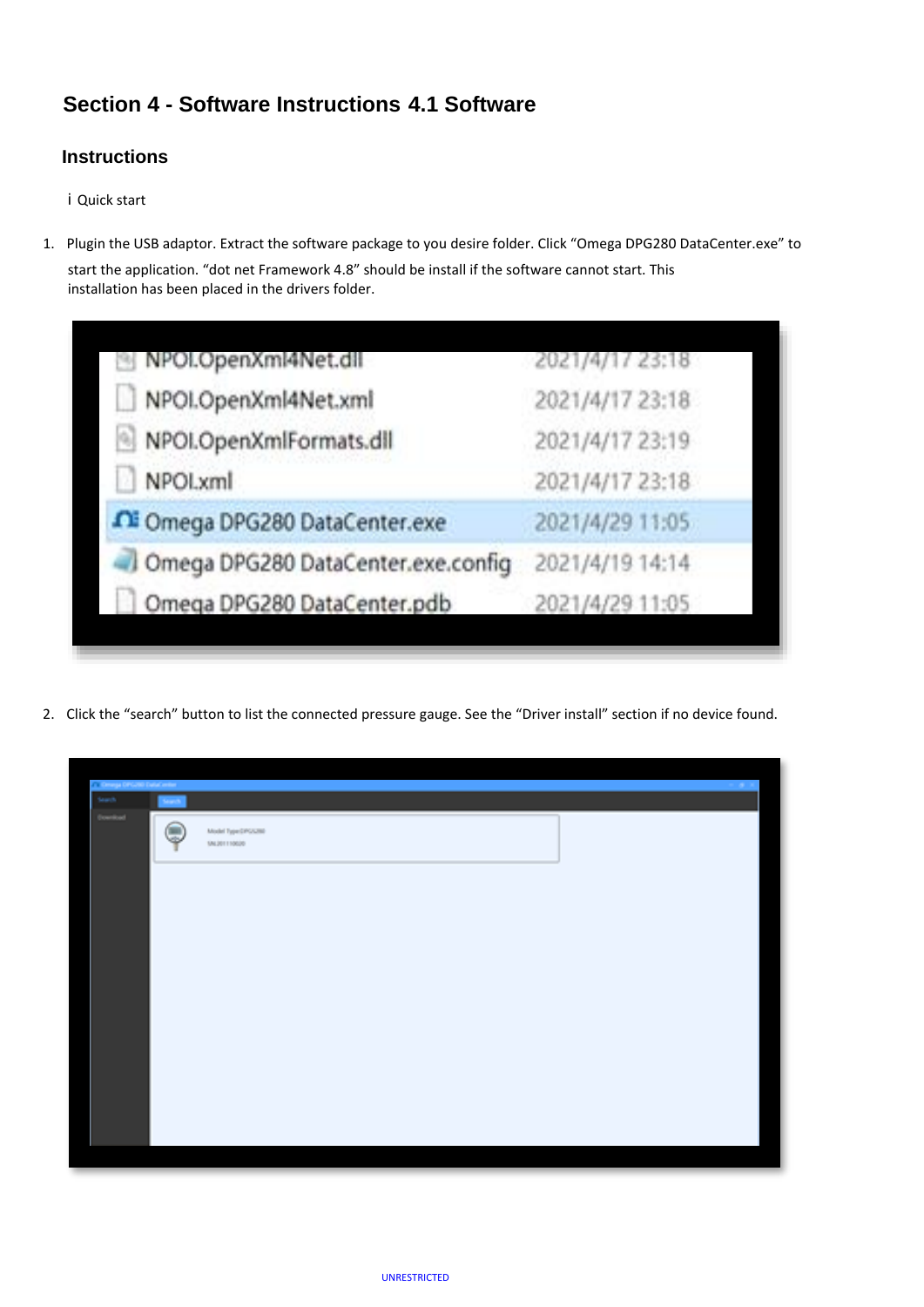3. Select the unit and click "download" button to start the download process.

| C: Omega DPG250 DataCenter |                 |                  |                                            |                |              | <b>COLOR</b> |
|----------------------------|-----------------|------------------|--------------------------------------------|----------------|--------------|--------------|
| Search                     | Unit:<br>kPa -> | <b>commissed</b> | Clear 1<br>Export                          |                |              |              |
| <b>Download</b>            |                 |                  |                                            |                |              |              |
|                            |                 | $\mathbf{H}$ :   |                                            |                |              |              |
|                            |                 |                  |                                            |                |              |              |
|                            |                 | (0, 0)           |                                            |                |              |              |
|                            |                 |                  |                                            |                |              |              |
|                            |                 |                  |                                            |                |              |              |
|                            |                 | $0.6 -$          |                                            |                |              |              |
|                            |                 |                  |                                            |                |              |              |
|                            |                 | $0.4 -$          |                                            |                |              |              |
|                            |                 |                  |                                            |                |              |              |
|                            |                 | $0.2 -$          |                                            |                |              |              |
|                            |                 |                  |                                            |                |              |              |
|                            |                 |                  |                                            |                |              |              |
|                            |                 |                  |                                            |                |              |              |
|                            |                 | $\mathbf{c}$     | 206                                        |                | $-400$       |              |
|                            |                 |                  |                                            | Dear Point     |              |              |
|                            |                 |                  |                                            |                |              |              |
|                            |                 | Number           | Date:                                      | Pressure       | <b>Almit</b> |              |
|                            | 511             |                  | 2021-04-29 14:32:20                        | 0.000          | kPa          |              |
|                            | 512             |                  | 2021-04-29 14:32:21                        | 0.000          | <b>IkPa</b>  |              |
|                            | 513             |                  | 2021-04-29 14:32:22                        | 0.000          | kPa          |              |
|                            | 514             |                  | 2021-04-29 14:32:23                        | 0.000          | kPa          |              |
|                            | 515             |                  | 2021-04-29 14:32:24                        | 0.000          | kPa          |              |
|                            | 516             |                  | 2021-04-29 14:12-25                        | 0.000          | kPa          |              |
|                            | 517             |                  | 2021-04-29 14:32:26                        | 0.000          | kPa          |              |
|                            | <b>518</b>      |                  | 2021-04-29 14:32:27                        | 0.000<br>33.0% | kPa          |              |
|                            | 519             |                  | 2021-04-29 14:32:28                        |                | kPa          |              |
|                            | 520<br>521      |                  | 2021-04-29 14:12:29                        | 0.000<br>0.000 | kPa<br>kPa   |              |
|                            |                 |                  | 2021-04-29 14:32:30                        |                |              |              |
|                            | 522<br>523      |                  | 2021-04-29 14:32:31                        | 0.000<br>0.000 | kPa<br>kPa   |              |
|                            | 524             |                  | 2021-04-29 14:32:32<br>2021-04-29 14:32:33 | 0.000          | kPa          |              |
|                            | 525             |                  | 2021-04-29 14:32:34                        | 0.000          | kPa          |              |
|                            | 526             |                  |                                            | 0.000          | kPa          |              |
|                            | 527             |                  | 2021-04-29 14:32:35                        | 0.000          | kPa          |              |
|                            | 526             |                  | 2021-04-29 14:32:36<br>2021-04-29 14:32:37 | 0.000          | kPa          |              |

4. Drag the data chart to zoom in the curve, right click to zoom out.



5. Click the "Export" button to export the history data.

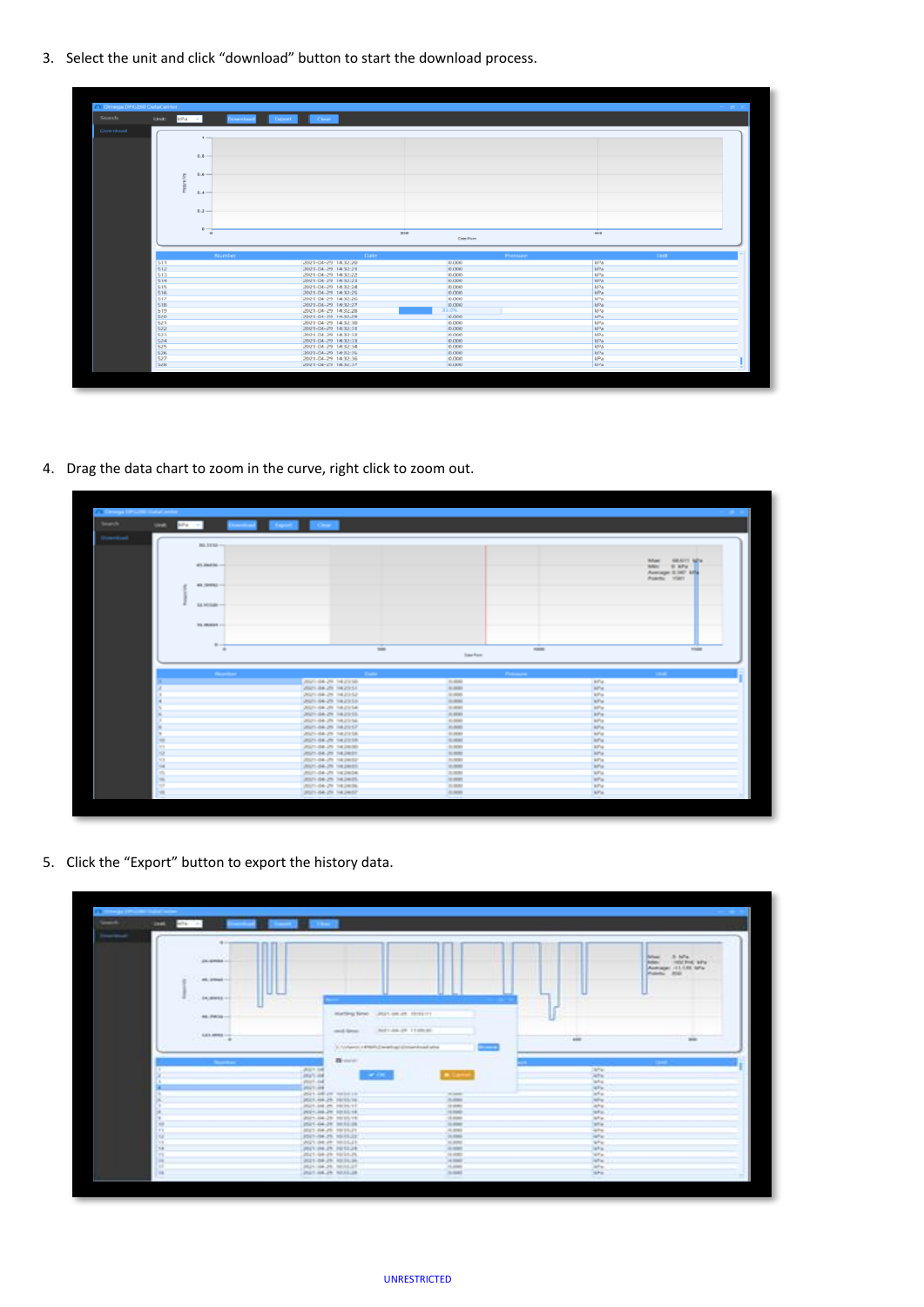6. Click the "Clear" button to clear the history data in gauge.

ⅱ Diver install

i.

- 1. Right click the "This computer" and select "manager"
- 2. Right click the exclamatory marked USB device and select "update driver". Click "Browse this computer to find the driver". Select the "/Drivers/CH341SER" folder and click "OK" to install the driver.

| w |    | Ornega DPG280 DataCenter  |                         |
|---|----|---------------------------|-------------------------|
|   |    | Download                  |                         |
|   | W. | <b>Drivers</b>            |                         |
|   |    | <b>CH341SER</b><br>W.     |                         |
|   |    | DRYSETUP64                |                         |
|   |    | en                        |                         |
|   |    | log                       |                         |
|   |    | <b>RESOURCE</b>           |                         |
|   |    | Countyring                |                         |
|   |    | WEMPAAGAANS Complain Camp | $\overline{\mathbf{u}}$ |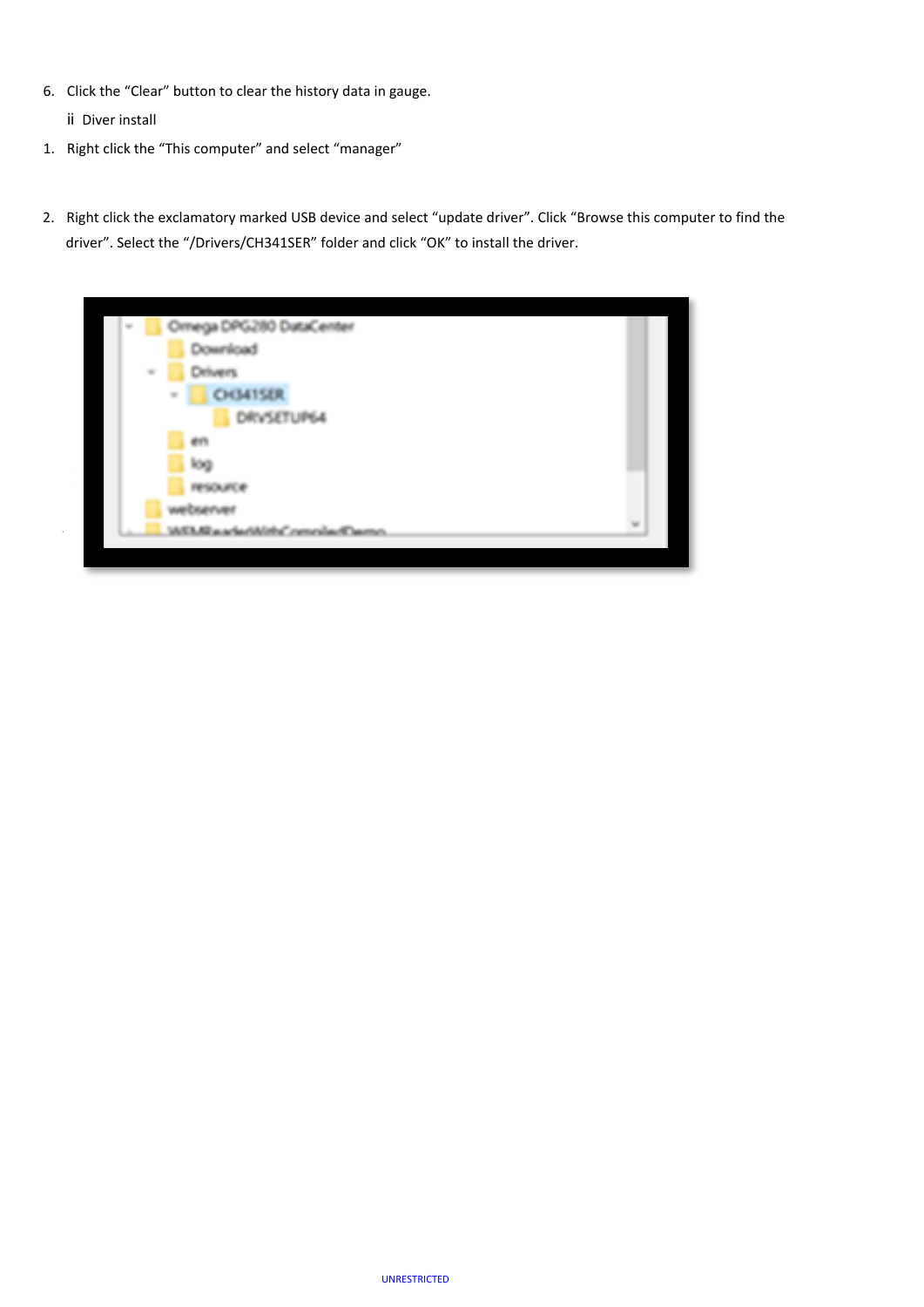

**omega.com [info@omega.com](mailto:info@omega.com)**

#### **Servicing North America:**

**U.S.A.** Omega Engineering, Inc. **Headquarters:**Toll-Free: 1-800-826-6342 (USA & Canada only) Customer Service: 1-800-622-2378 (USA & Canada only) Engineering Service: 1-800- 872-9436 (USA & Canada only) Tel:(203)359-1660 Fax: (203) 359-7700 e-mail: [info@omega.com](mailto:info@omega.com)

#### **For Other Locations Visit omega.com/worldwide**

The information contained in this document is believed to be correct, but OMEGA accepts no liability for any errors it contains, and reserves the right to alter specifications without notice.

#### **WARRANTY/DISCLAIMER**

OMEGA ENGINEERING, INC. warrants this unit to be free of defects in materials and workmanship for a period of **13 months** from date of purchase. OMEGA's WARRANTY adds an additional one (1) month grace period to the normal **one (1) year product warranty** to cover handling and shipping time. This ensures that OMEGA's customers receive maximum coverage on each product.

If the unit malfunctions, it must be returned to the factory for evaluation. OMEGA's Customer Service Department will issue an Authorized Return (AR) number immediately upon phone or written request. Upon examination by OMEGA, if the unit is found to be defective, it will be repaired or replaced at no charge. OMEGA's WARRANTY does not apply to defects resulting from any action of the purchaser, including but not limited to mishandling, improper interfacing, operation outside of design limits, improper repair, or unauthorized modification. This WARRANTY is VOID if the unit shows evidence of having been tampered with or shows evidence of having been damaged as a result of excessive corrosion; or current, heat, moisture or vibration; improper specification; misapplication; misuse or other operating conditions outside of OMEGA's control. Components in which wear is not warranted, include but are not limited to contact points, fuses, and triacs.

**OMEGA is pleased to offer suggestions on the use of its various products. However, OMEGA neither assumes responsibility for any omissions or errors nor assumes liability for any damages that result from the use of its products in accordance with information provided by OMEGA, either verbal or written. OMEGA warrants only that the parts manufactured by the company will be as specified and free of defects. OMEGA MAKES NO OTHER WARRANTIES OR REPRESENTATIONS OF ANY KIND WHATSOEVER, EXPRESSED OR IMPLIED, EXCEPT THAT OF TITLE, AND ALL IMPLIED WARRANTIES INCLUDING ANY WARRANTY OF MERCHANTABILITY AND FITNESS FOR A PARTICULAR PURPOSE ARE HEREBY DISCLAIMED. LIMITATION OF LIABILITY: The remedies of purchaser set** 

**forth herein are exclusive, and the total liability of OMEGA with respect to this order, whether based on contract, warranty, negligence, indemnification, strict liability or otherwise, shall not exceed the purchase price of the component upon which liability is based. In no event shall OMEGA be liable for consequential, incidental or special damages.** 

CONDITIONS: Equipment sold by OMEGA is not intended to be used, nor shall it be used: (1) as a "Basic Component" under 10 CFR 21 (NRC), used in or with any nuclear installation or activity; or (2) in medical applications or used on humans. Should any Product(s) be used in or with any nuclear installation or activity, medical application, used on humans, or misused in any way, OMEGA assumes no responsibility as set forth in our basic WARRANTY / DISCLAIMER language, and, additionally, purchaser will indemnify OMEGA and hold OMEGA harmless from any liability or damage whatsoever arising out of the use of the Product(s) in such a manner.

#### **RETURN REQUESTS / INQUIRIES**

Direct all warranty and repair requests/inquiries to the OMEGA Customer Service Department. BEFORE RETURNING ANY PRODUCT(S) TO OMEGA, PURCHASER MUST OBTAIN AN AUTHORIZED RETURN (AR) NUMBER FROM OMEGA'S

CUSTOMER SERVICE DEPARTMENT (IN ORDER TO AVOID PROCESSING DELAYS). The assigned ARnumber should then be marked on the outside of the return package and on any correspondence.

The purchaser is responsible for shipping charges, freight, insurance and proper packaging to prevent breakage in transit.

FOR **WARRANTY** RETURNS, please have the following information available BEFORE contacting OMEGA:

1. Purchase Order number under which the

product was PURCHASED,

- 2. Model and serial number of the product under warranty, and
- 3. Repair instructions and/or specific problems relative to the product.